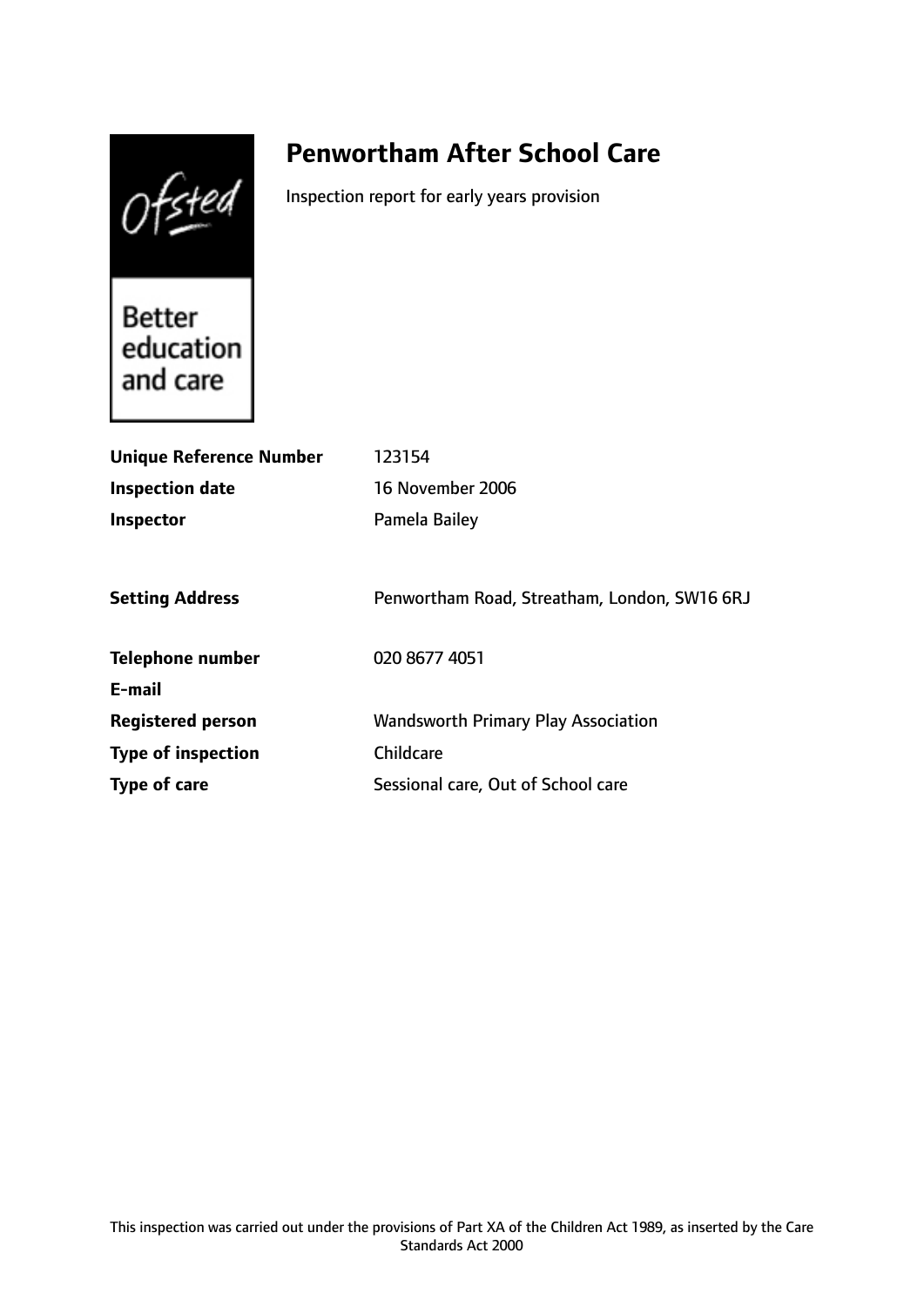# **ABOUT THIS INSPECTION**

The purpose of this inspection is to assure government, parents and the public of the quality of childcare and, if applicable, of nursery education. The inspection was carried out under Part XA Children Act 1989 asintroduced by the Care Standards Act 2000 and, where nursery education is provided, under Schedule 26 of the School Standards and Framework Act 1998.

This report details the main strengths and any areas for improvement identified during the inspection. The judgements included in the report are made in relation to the outcomes for children set out in the Children Act 2004; the National Standards for under 8s day care and childminding; and, where nursery education is provided, the *Curriculum guidance for the foundation stage.*

The report includes information on any complaints about the childcare provision which Ofsted has received since the last inspection or registration or 1 April 2004 whichever is the later.

# **The key inspection judgements and what they mean**

*Outstanding: this aspect of the provision is of exceptionally high quality Good: this aspect of the provision is strong Satisfactory: this aspect of the provision is sound Inadequate: this aspect of the provision is not good enough*

For more information about early years inspections, please see the booklet *Are you ready for your inspection?* which is available from Ofsted's website: *www.ofsted.gov.uk.*

# **THE QUALITY AND STANDARDS OF THE CARE**

On the basis of the evidence collected on this inspection:

The quality and standards of the care are good. The registered person meets the National Standards for under 8s day care and childminding.

# **WHAT SORT OF SETTING IS IT?**

Penwortham After School Care is one of a chain of out of school provisions run by Wandsworth Primary Play Association (WPPA). It opened in 1993 and operates from two halls in Penwortham Primary School. A maximum of 48 children may attend the breakfast club and after school care at any one time. The breakfast club and after school care is open each weekday from 07:30 to 09:00 and 15:00 to 17:45 during school term times only. All children share access to a secure enclosed outdoor play area.

There are currently 30 children aged from three years to under eight years on roll. Children come from the Penwortham Primary School and Furzedown Primary School. The after school care currently supports a number of children with learning difficulties and/or disabilities and also supports a number of children who speak English as an additional language.

The WPPA employs eight members of staff. Of these four hold appropriate early years qualifications and two are working towards a recognised or advanced qualification.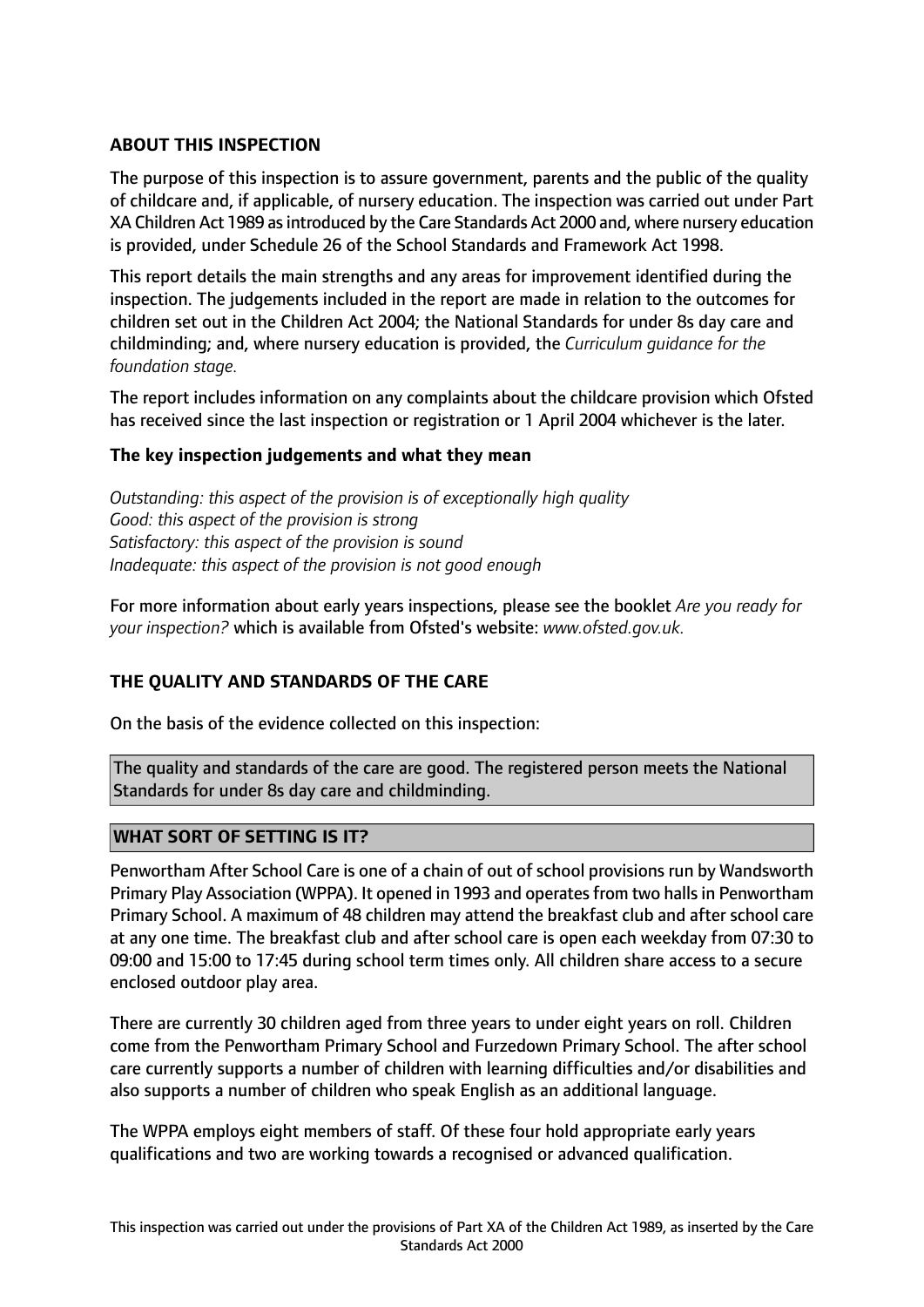# **THE EFFECTIVENESS OF THE PROVISION**

#### **Helping children to be healthy**

The provision is good.

Children's health is promoted very well. Effective routines and staff's own good practice prevents the spread of infection. Children automatically wash their hands after visiting the toilet and before eating and understand why they need to. Staff monitor hand washing and wear gloves when handling foods.

Children enjoy varied and nutritious meals freshly prepared on the premises. The staff have good understanding of healthy eating and ensures that the menu caters for children's individual dietary needs. A selection of fresh fruits are served daily and children can help themselves to fresh drinking water both indoors and outdoors. The cook holds the Foundation Certificate in Food Hygiene with honours and additional staff have had training in food hygiene.

Children enjoy a good range of physical activities that contributes to a healthy life style. They take part in games such as bench ball and 'Duck, Duck, Goose' that helps them develop skill, speed and control when running. They enjoy music and movement and team ball games.

Staff ensure that all records relating to children's health are in place and well maintained. Parents give prior written consent to administer medication that ensures children receive the correct dosage according to their needs. There are sufficient staff that hold a current first aid certificate. This means that they can give appropriate care if there is an accident.

# **Protecting children from harm or neglect and helping them stay safe**

The provision is good.

Children benefit from playing in a well-organised environment that allows them to move around freely and play safely. They use a wide range of quality toys and resources that are carefully selected. This ensures children have a good choice of safe and suitable resources.

Children benefit from a good range of safety measures. Staff give high priority to helping children understand how to keep themselves safe. For example, children learn to take responsibility for keeping themselves safe as they practise fire emergency evacuation procedures and wait to be collected from their classrooms by a member of staff after school. Staff deployment is very good and ensures children are well supervised at all times. Good security and departure systems ensures that children are unable to leave the premises without known adults and any unauthorised persons cannot gain access.

Children's welfare is safeguarded and promoted effectively in the setting. Staff have a good understanding of child protection issues, the lost child and uncollected child procedures, and know how to proceed if they have concerns about a child in their care.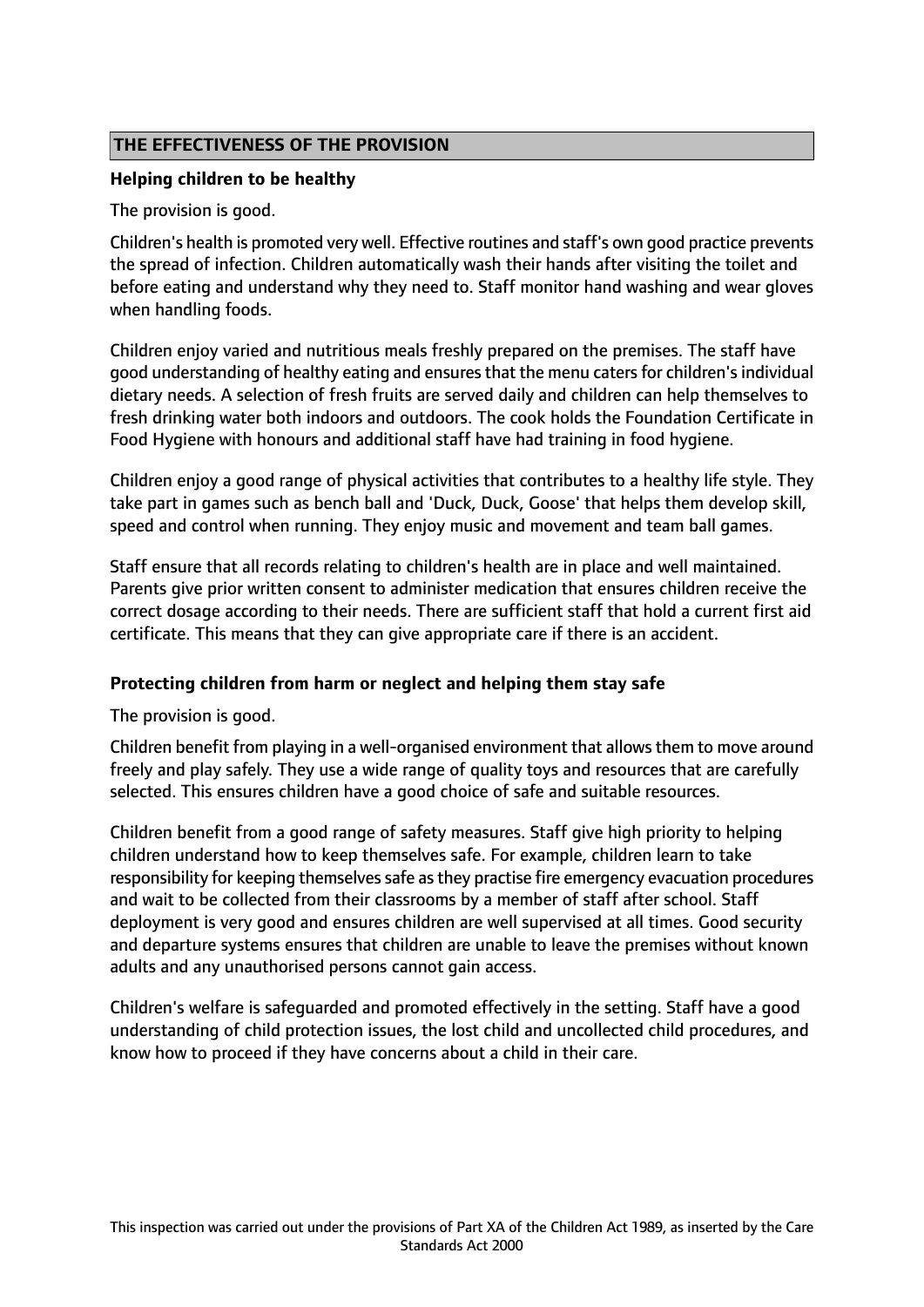# **Helping children achieve well and enjoy what they do**

The provision is good.

Children are well motivated, enthusiastic and self assured at the club's welcoming environment. They enjoy this time at the end of the day when they can relax or be active in accordance with their needs and interests. Many children take an active part in team games while others select quieter activities such as drawing and art and craft.

Children enjoy listening to music and practising dance routines for the forthcoming Christmas celebrations. They are confident at using information technology and have access to a wide range of music CDs and play station games. Children select and use materials and equipment to create collages and models. They have contributed to the theme of 'Anansi' by making spiders from egg boxes and wire felt, make musical instruments such as guitars from recycled boxes and elastic bands, and decorate segments of the caterpillar as part of their behaviour incentive theme.

Children enjoy playing competitive games such table top football or pool with their peers. They are able to share equipment and show respect for each other and the resources. They are skilled at using a variety of small construction equipment to make minute models of transport and play people.

Children are well supported by staff who join in with games, are skilled at encouraging children to extend their experiences and at listening and talking to them. For example, staff demonstrate and explain how to play the board game 'What a performance' that requires the use of a magnifying glass to read instructions. The children and staff regularly evaluate the activities provided.

# **Helping children make a positive contribution**

The provision is good.

Children have a sense of belonging and enjoy mutually respectful relationships with the staff and each other. They develop self esteem and confidence as they voice their opinions and make choices and decisions. For example, there is a children's comment book. The children can comment on all aspects of the provision which is discussed during group session. Children behaved well. They know what is expected of them because they discuss and help make the behaviour rules. Staff talk to children to ensure they understand the behaviour boundaries and have implemented an incentive scheme to encourage good behaviour.

Children have opportunitiesto maximise their enjoyment and potential because staff encourage all children to participate in the activities provided. For example, staff support and gently encourage less confident children to take part in activities. There are a number of children attending with learning difficulties and/or disabilities or who speak English as an additional language. Good systems along with close liaison with parents and outside agencies ensures all children's needs are well planned for and met. Children respect and understand that some children need extra help and willingly support those who do.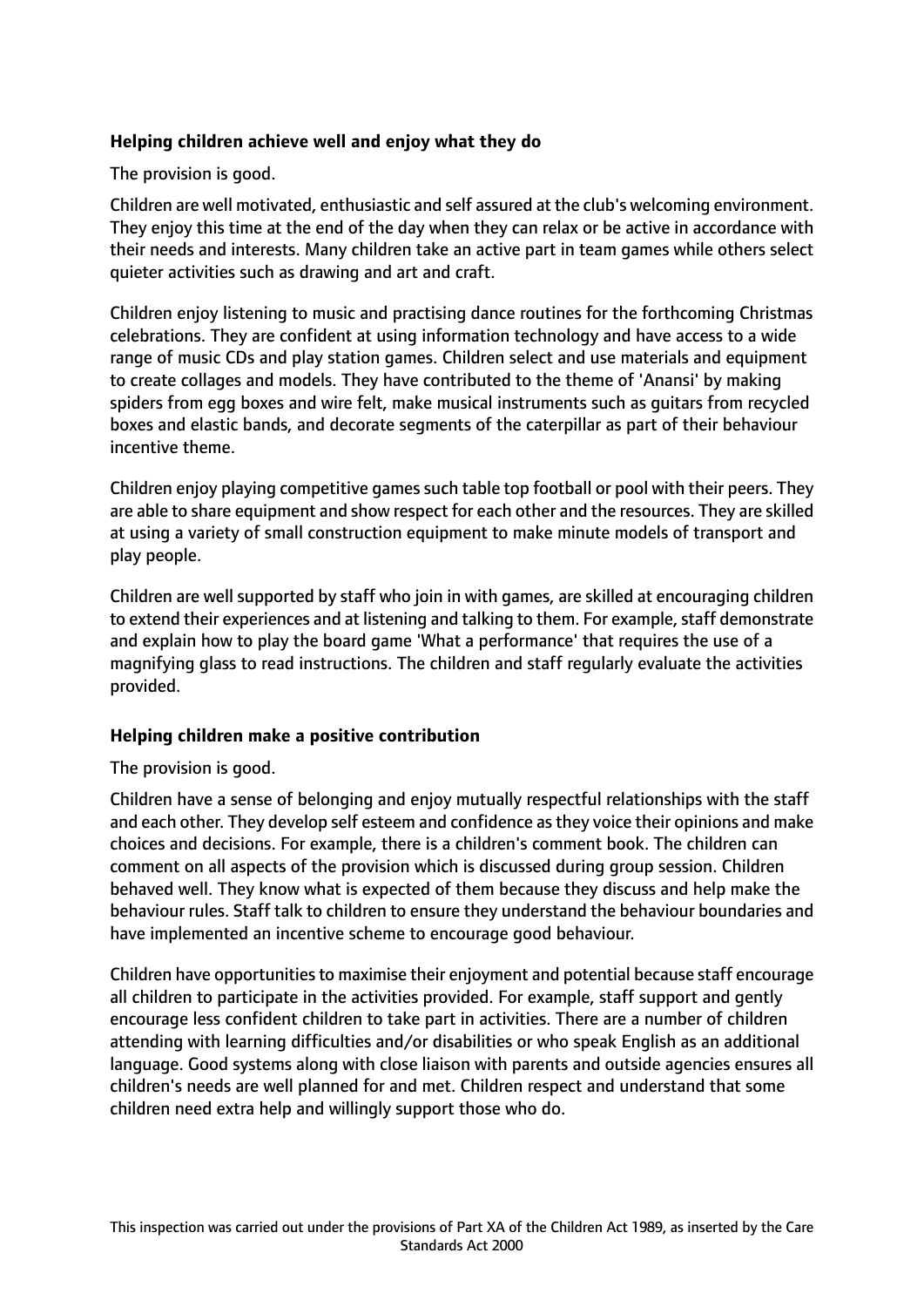Relationships with parents are friendly. Parents provide appropriate and relevant information about their children to staff and staff ensure information about the provision is shared with parents. The complaints policy and procedures, registration certificate, staff qualifications and last inspection report are displayed on the club's notice board.

# **Organisation**

The organisation is good.

Children benefit from a well-organised environment. Good staff deployment ensures children receive appropriate care and support throughout the session and helps them feel secure and confident.

Effective recruitment procedures and good induction programmes ensures that sufficient staff are qualified and have the appropriate skills, knowledge and experience to do their job. This contributes to children's health, safety, enjoyment and achievement. Staff are committed to attending further childcare training and development courses. This will help them to improve the quality of care they offer to all children.

All documentation required for the safe and effective management of the setting is well presented, readily available for inspection and contributes to the welfare of the children, although the attendance register does not note children's daily arrival times. Clear policies and procedures support staff in working successfully with parents and carers, and parents are kept well informed about the setting.

The setting meets the needs of the range of children for whom it provides.

#### **Improvements since the last inspection**

Not applicable.

# **Complaints since the last inspection**

Since the last inspection there have been no complaints made to Ofsted that required the provider or Ofsted to take action in order to meet the National Standards.

The provider is required to keep a record of complaints made by parents, which they can see on request. The complaints record may contain complaints other than those made to Ofsted.